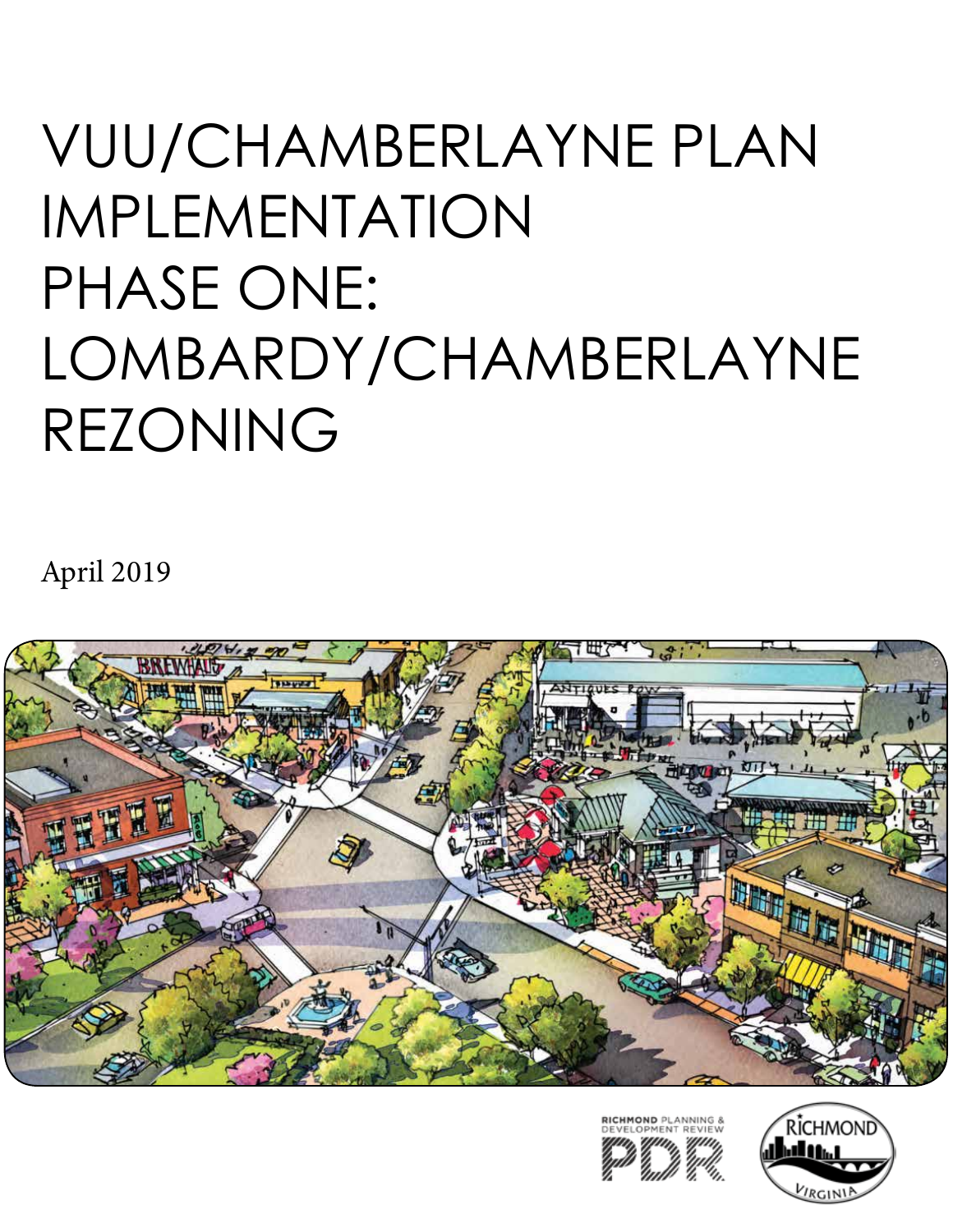#### WHY IS THE CITY REZONING LOMBARDY AND PART OF CHAMBERLAYNE?

On January 11, 2016, Richmond City Council voted to adopt the VUU/Chamberlayne Neighborhood Plan as an amendment to the Master Plan for the City of Richmond (Ordinance No. 2016-002). The plan was created by Urban Design Associates in cooperation with Department of Planning and Development Review staff with significant input from neighborhood residents, business owners and representatives of institutions in the planning area. However, the recommended zoning changes in the plan have yet to be implemented. This proposal is to begin the rezoning process with a single small area which will catalyze change in the entire planning area.

The plan recommends creating a Neighborhood Center on Lombardy Street between Brook Road and Chamberlayne Avenue (p32) with higher density, mixed-use development, including a pedestrian-friendly retail and shopping district. The plan recommends that one of the early phases of plan implementation will be making zoning changes for this neighborhood center (p23) in order to catalyze the creation of this area.



urce: VUU/Chamberlayne Plan, September 201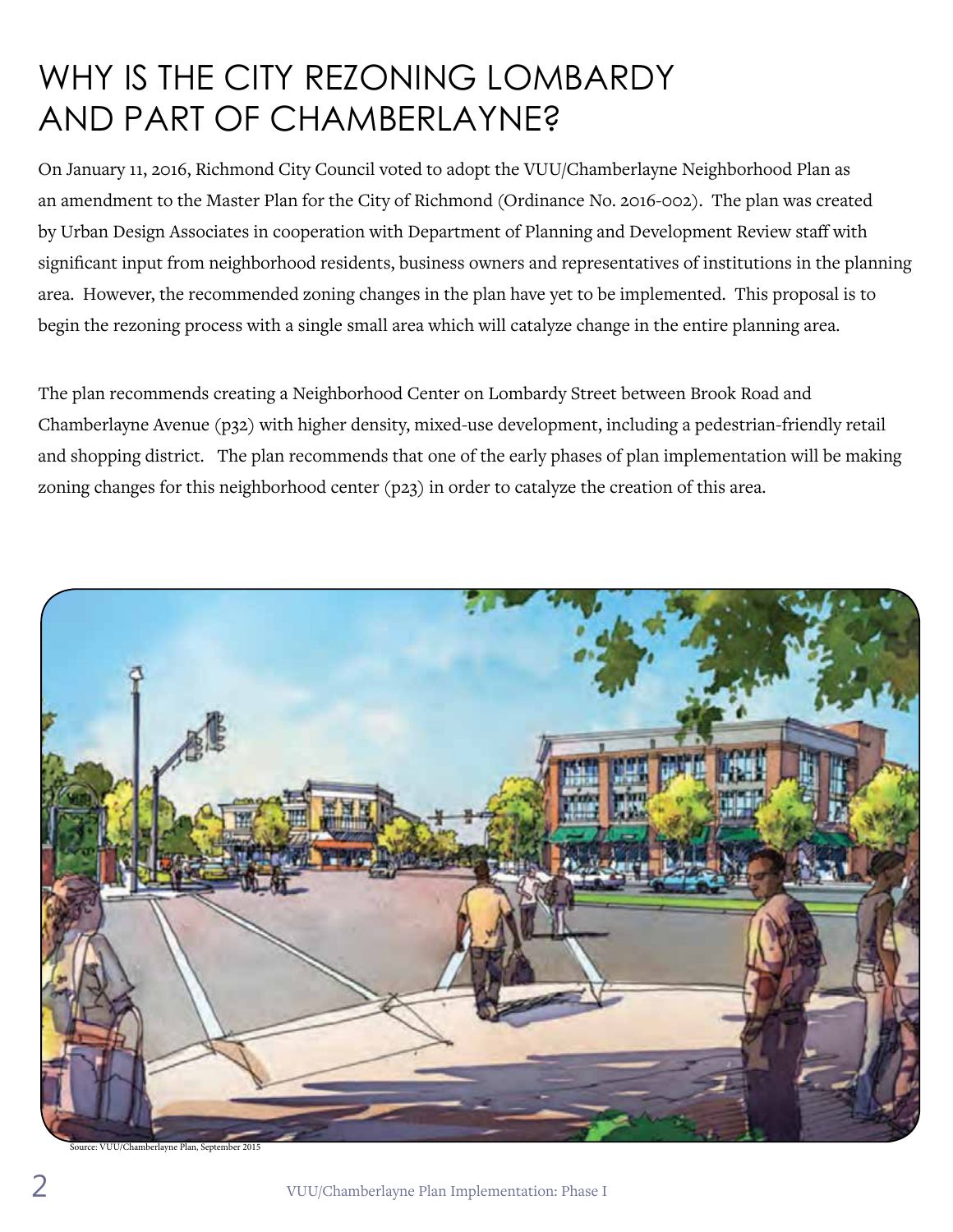# WHERE IN THE CITY IS THIS?

This map shows the most of the northside of Richmond with the area to be rezoned in purple. The future VUU/ Chamberlayne neighborhood center is located a short drive from Downtown, The Fan, and Brookland Park Boulevard. Amenities in the area will serve not only the neighborhoods immediately adjacent, Edge Hill and Chamberlayne Court, but also Battery Park, Ginter Park, and other northside neighborhoods.

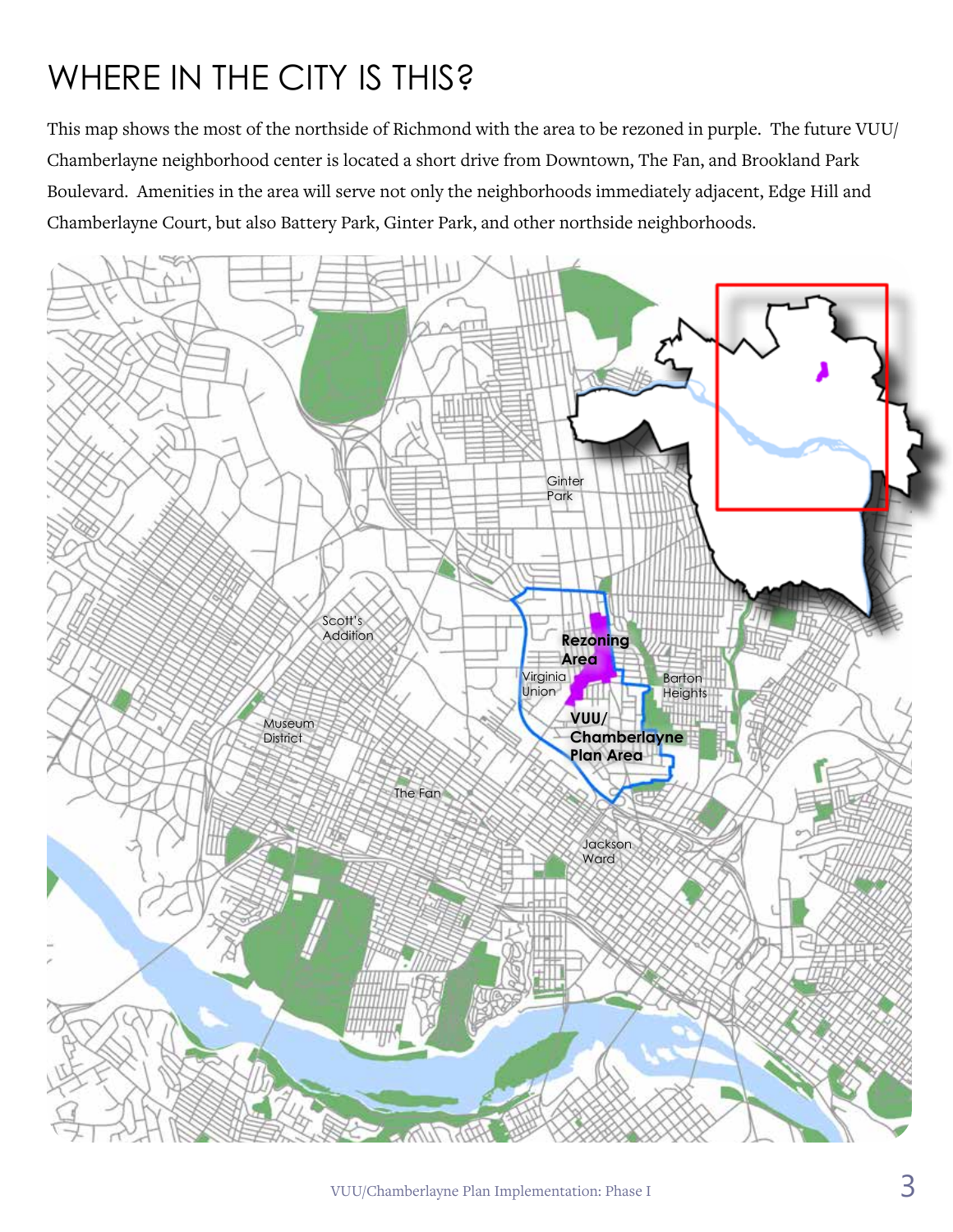# WHAT DOES LOMBARDY LOOK LIKE NOW?

Currently Lombardy between Brook and Chamberlayne is marked by a significant number of preowned car lots and vacant or vacant-appearing buildings. There are currently only a few business that serve the neighborhood, and sidewalks and parking lots are in disrepair.











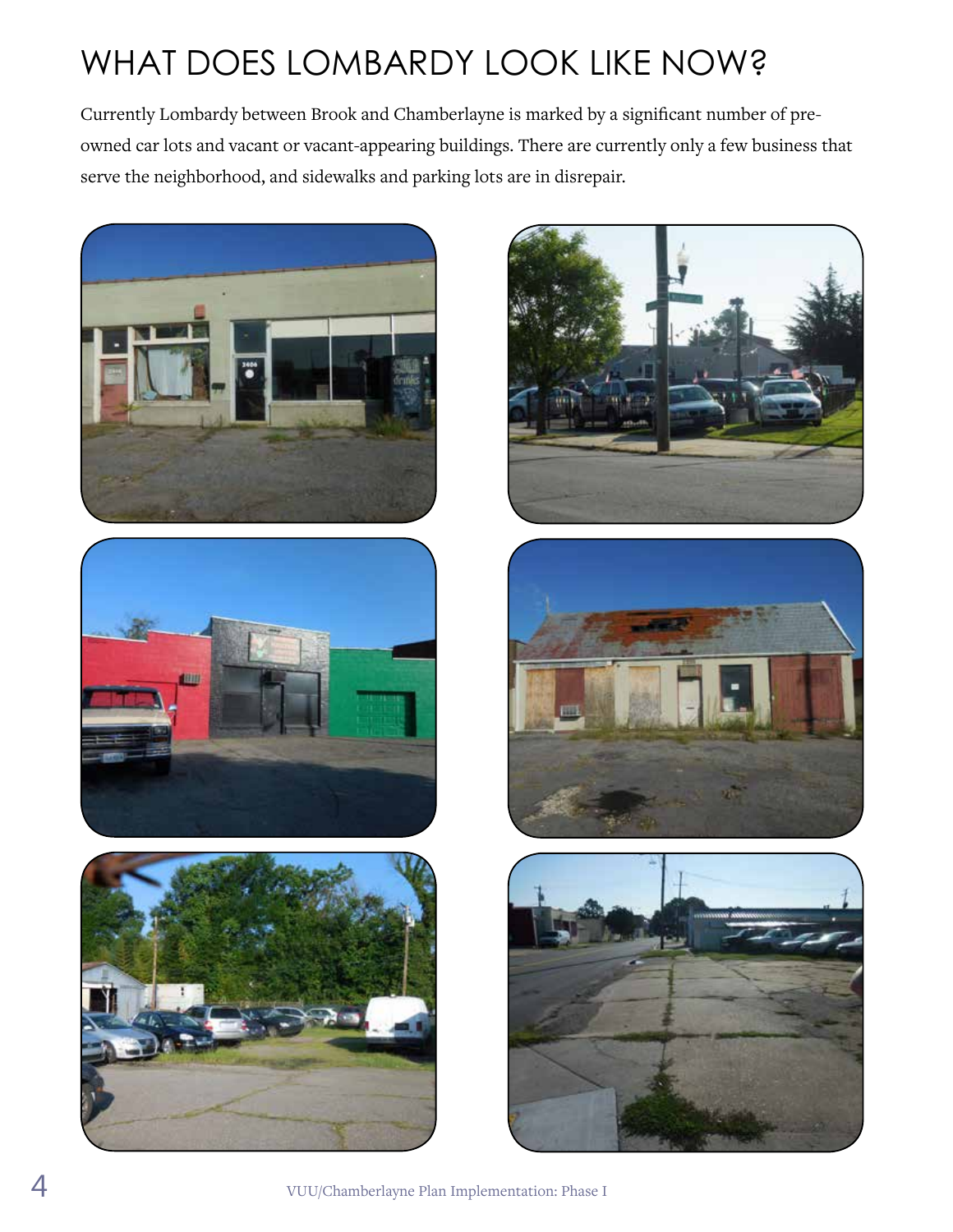# WHAT DOES CHAMBERLAYNE LOOK LIKE NOW?

Currently Chamberlayne Avenue in this area, from just north of Hammond Avenue to just south of Lombardy Avenue, is marked by a significant percentage of vacant or vacant-appearing storefronts and former single-family houses.





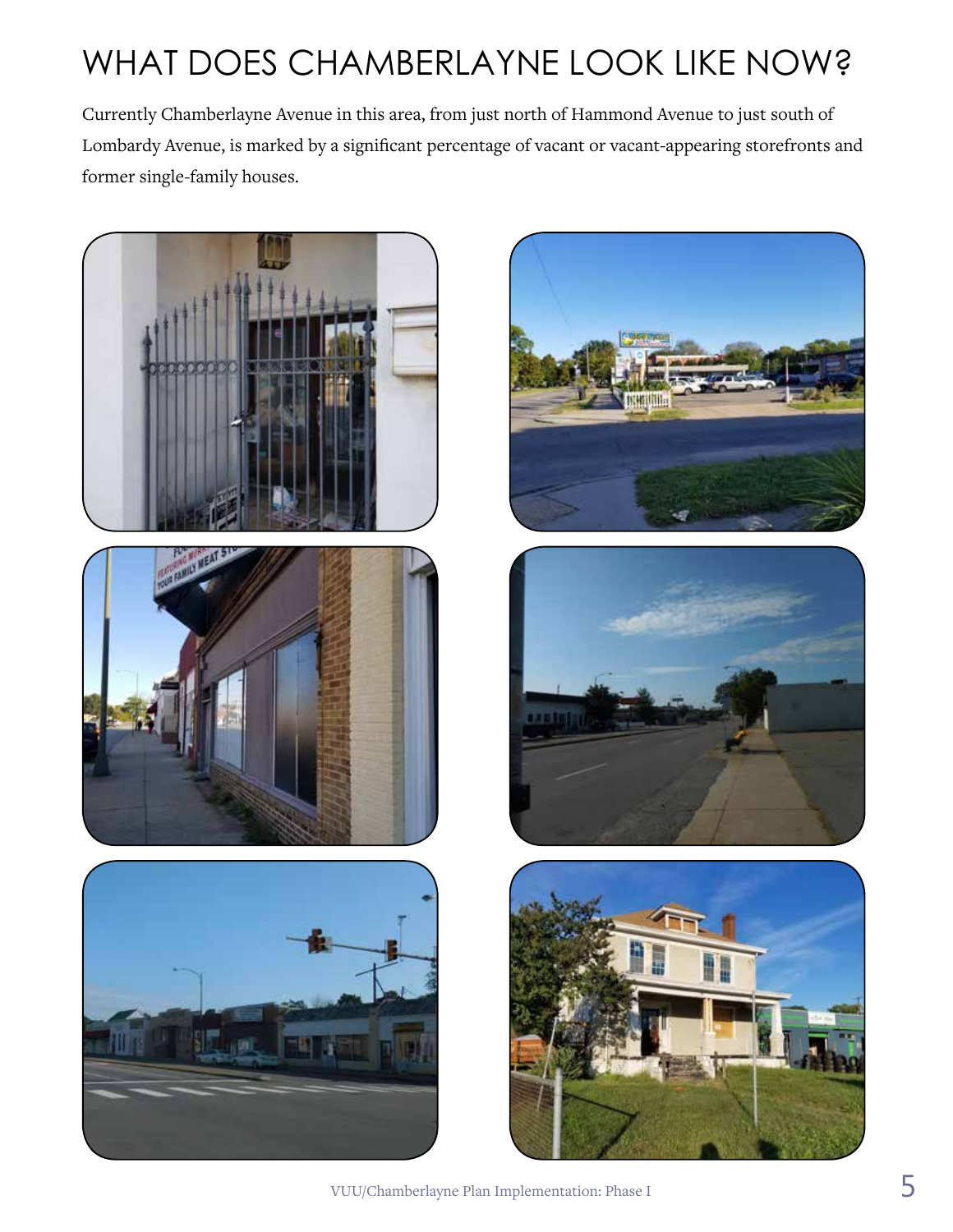# EXACTLY WHICH PARCELS WILL BE IMPACTED?

The map below shows the rezoning area in purple. There are 108 parcels in the area.

The two purple shapes below indicate the parcels currently zoned B-2 and B-3. Both areas will be changed to UB-2.

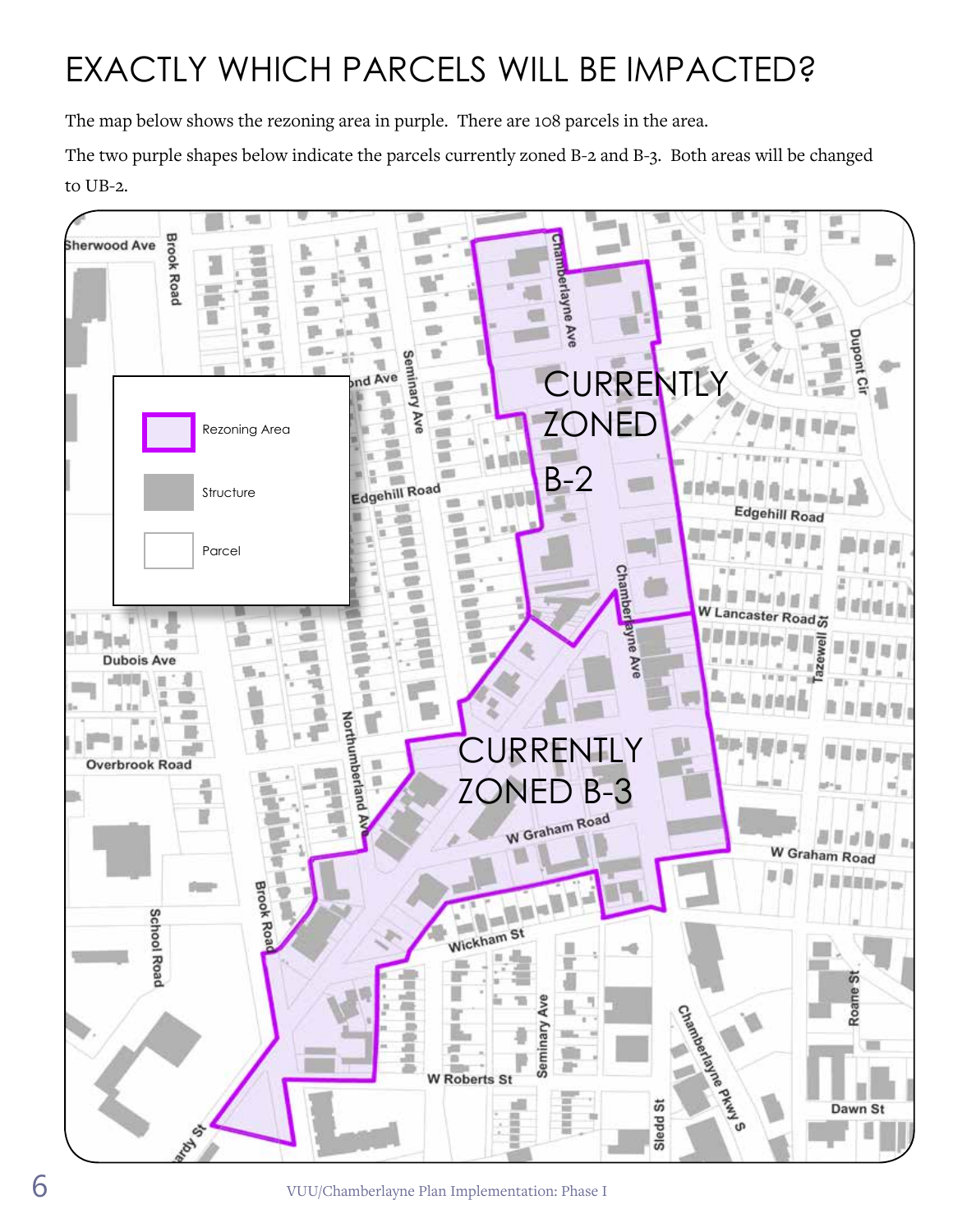#### WHAT IS THE DIFFERENCE BETWEEN THE ZONING CLASSIFICATIONS?

The B-3 zoning classification is currently applied to Lombardy between Brook and Chamberlayne. B-3 is the same classification applied to Broad Street between Willow Lawn and 195, Midlothian Turnpike, Hull Street and parts of Jefferson Davis Highway, and that zoning designation has shaped the characters of these areas.

 UB-2 is a new zoning district based on the UB district found on Cary Street in Carytown, Brookland Park Boulevard, and Broad and Main Streets in the Fan. The character is substantially similar, with an added requirement that new buildings be two or three stories.

| District: | Uses:                                                                                                                                                                                                  | Setback:                                                                                                                                                                                                                                                          | Height:                                                                                                                                  |
|-----------|--------------------------------------------------------------------------------------------------------------------------------------------------------------------------------------------------------|-------------------------------------------------------------------------------------------------------------------------------------------------------------------------------------------------------------------------------------------------------------------|------------------------------------------------------------------------------------------------------------------------------------------|
| $B-3$     | Auto-service centers, auto<br>sales, repair shops, hotels and<br>motels, motor fuel dispensing,<br>and a broad array of other<br>uses, including retail, adult<br>entertainment, etc                   | Front - none<br>Side - none required, 10' if abutting R<br>district<br>Rear - none required, 20' if abutting R<br>district                                                                                                                                        | 35' Max, 60' additional max based<br>on 1:1 horizontal to vertical inclined<br>plane and setbacks                                        |
| $B-2$     | Auto-service centers, auto<br>sales, repair shops, hotels and<br>motels, motor fuel dispensing,<br>and a broad array of other uses,<br>including retail, etc, but not<br>including adult entertainment | Front - at least 25'<br>Side - none required, 10' if abutting R<br>district<br>Rear - none required, 20' if abutting R<br>district                                                                                                                                | $35'$ max                                                                                                                                |
| $UB-2$    | Banks, dry cleaning, dwelling<br>units, grocery stores, hotels,<br>laundromats, restaurants, retail<br>stores, cafes, personal services,<br>etc                                                        | Front - when no adjacent buildings,<br>none required. Adjacent building<br>- same, no greater than 10', two<br>adjacent buildings - same as building<br>closest to street, no greater than 10'.<br>Side and rear - none required unless<br>abutting an R district | 3 story max, 4 story max if building<br>on same or adjacent lot with same<br>street frontage is three stories. 2<br>story minimum height |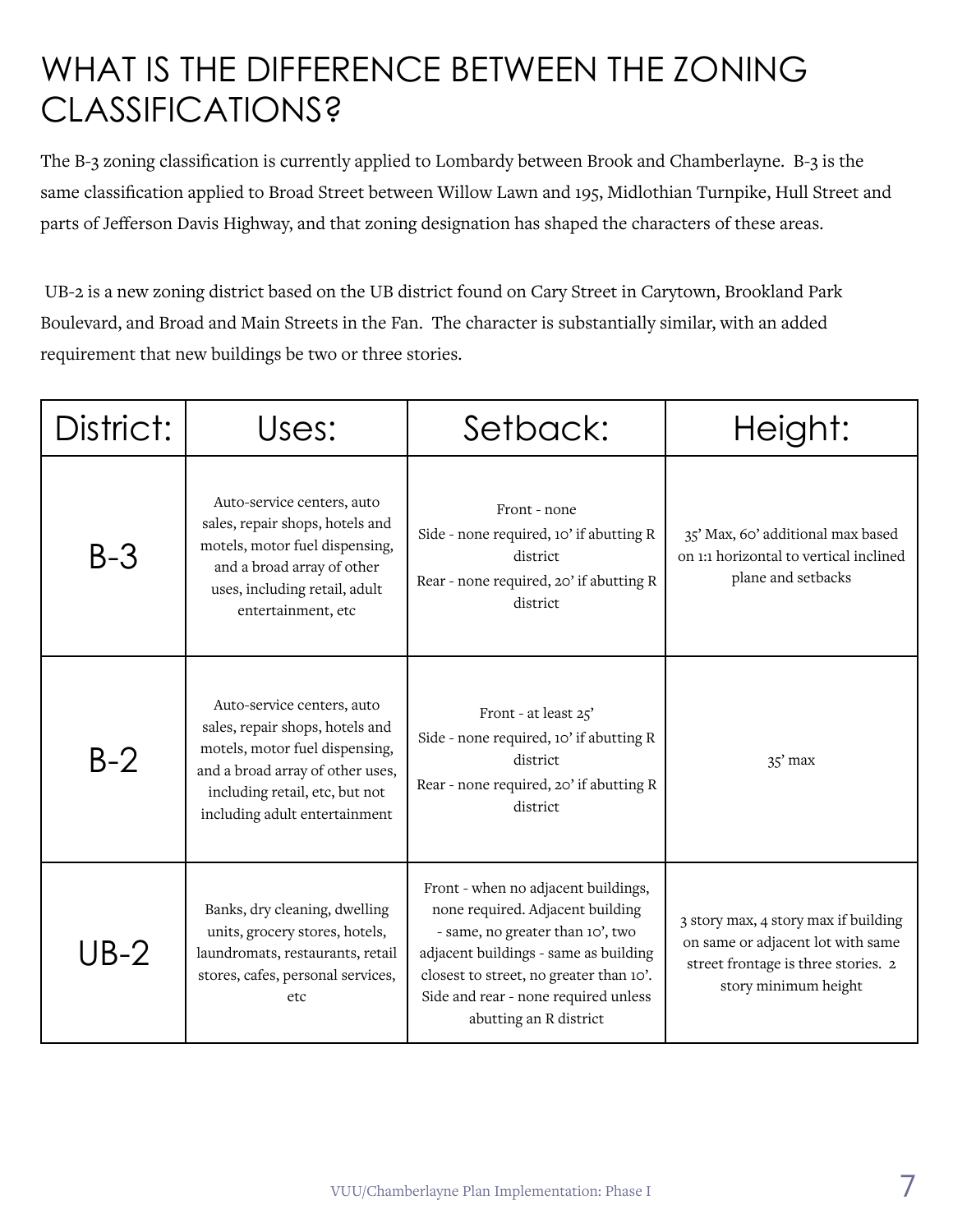## HOW WILL THIS BENEFIT THE NEIGHBORHOOD?

The VUU/Chamberlayne Plan was formed after significant neighborhood input. When asked to identify the Weaknesses and Opportunities of the study area, the most common responses were that "lack of neighborhood and retail services" was the most significant weakness of the area, and most often identified opportunity was to "create a neighborhood and college town center on Lombardy".

#### **This rezoning will act as a catalyst to create a neighborhood center with neighborhood and retail services.**

The neighborhood center will serve as a gathering place for neighbors, a place to walk to have a coffee or a meal, pick up dry cleaning or maybe something at a small corner store. There could be apartments or offices, or a range of other businesses. The rendering below depicts what the area could look like after the rezoning and subsequent development. Note that the rendering shows buildings with greater height and an active and vibrant streetscape with evidence of greater investments like street trees and plantings.



Source: VUU/Chamberlayne Plan, September 2015

<sup>8</sup> VUU/Chamberlayne Plan Implementation: Phase I